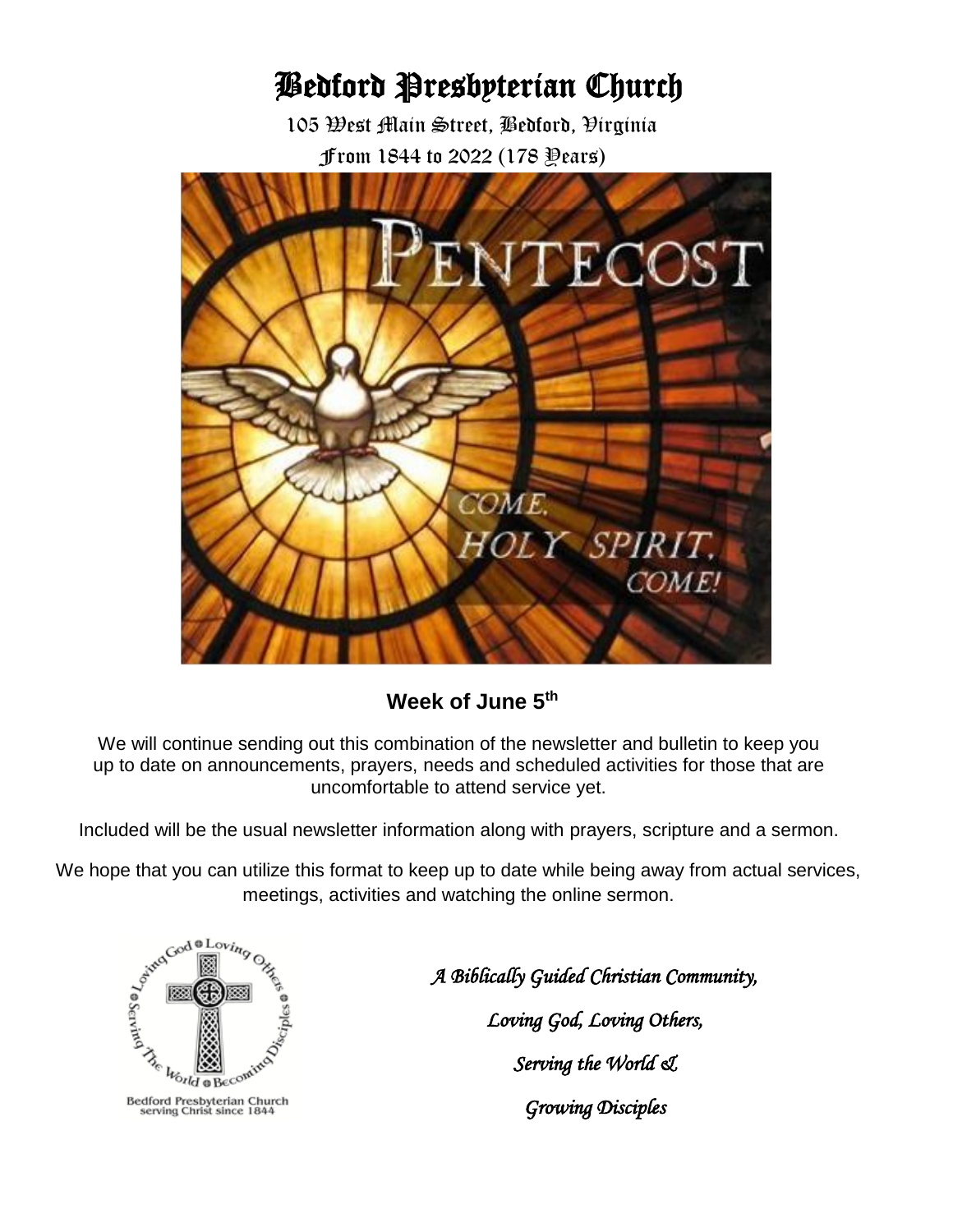# **THE APPROACH TO GOD**

 One: The peace of Christ be with you  **All: And Also with you** 

 *Prelude "Like the Murmur of the Dove's Song"* John Carter

# *Welcome and Announcements*

- Prayer time meets in the Anna Latimer room following service.
- The Bedford Hiking Club will meet at 9:30 am at the horse meadow on the Parkway, mile marker 80.5, or at the church at 9 am, for a walk at Black Rock overlook this coming Saturday.
- For other announcements, be sure to read the emailed version of the weekly bulletin.

# *\*Call to Worship*

One: Come, Holy Spirit, Come. Men: Set your daughters on fire with good news! Women: Teach your sons new languages of peace! **All: Come, Holy Spirit, come.** One: Come, Holy Spirit, Come. Women: Open your sons' eyes to new visions! Men: Open your daughters' hearts to new hopes! **All: Come, Holy Spirit! Come again, Come here; Come now!**

\**Hymn* **of Praise <b>***Praise Praise Propertion Figures <i>Praise Propertion Pentecost they Gathered"* **Hymn 334** 

#### *\*Prayer of Confession*

Come to us, Holy Spirit and be the source of life restored. Where lives are parched, send the waters of life. Where sins abound, wash these away. Where spirits are worn and wounded, be a healing presence. Where hopelessness abounds, ignite the fire of Your love within our hearts. Where our ancient enemy binds us in apathy, loosen the reins. Bring us to new life, we pray, O God, and may Your Holy Spirit ever flow through us. Come to us, Holy Spirit, and be the source of life restored. Amen.

#### *\*Assurance of Pardon*

One: Friends, believe the good news of the gospel.

 **All: In Jesus Christ we are forgiven! Through Jesus Christ we have been born again to new life.**

*\*Worship Song "Like a Mighty Wind"* Andre Crouch

# **PROCLAIMING THE WORD OF GOD**

#### *Introduction to Scripture*

**Scripture** 1 Chronicles 16: 23-34 (Psalm 96: 23-34)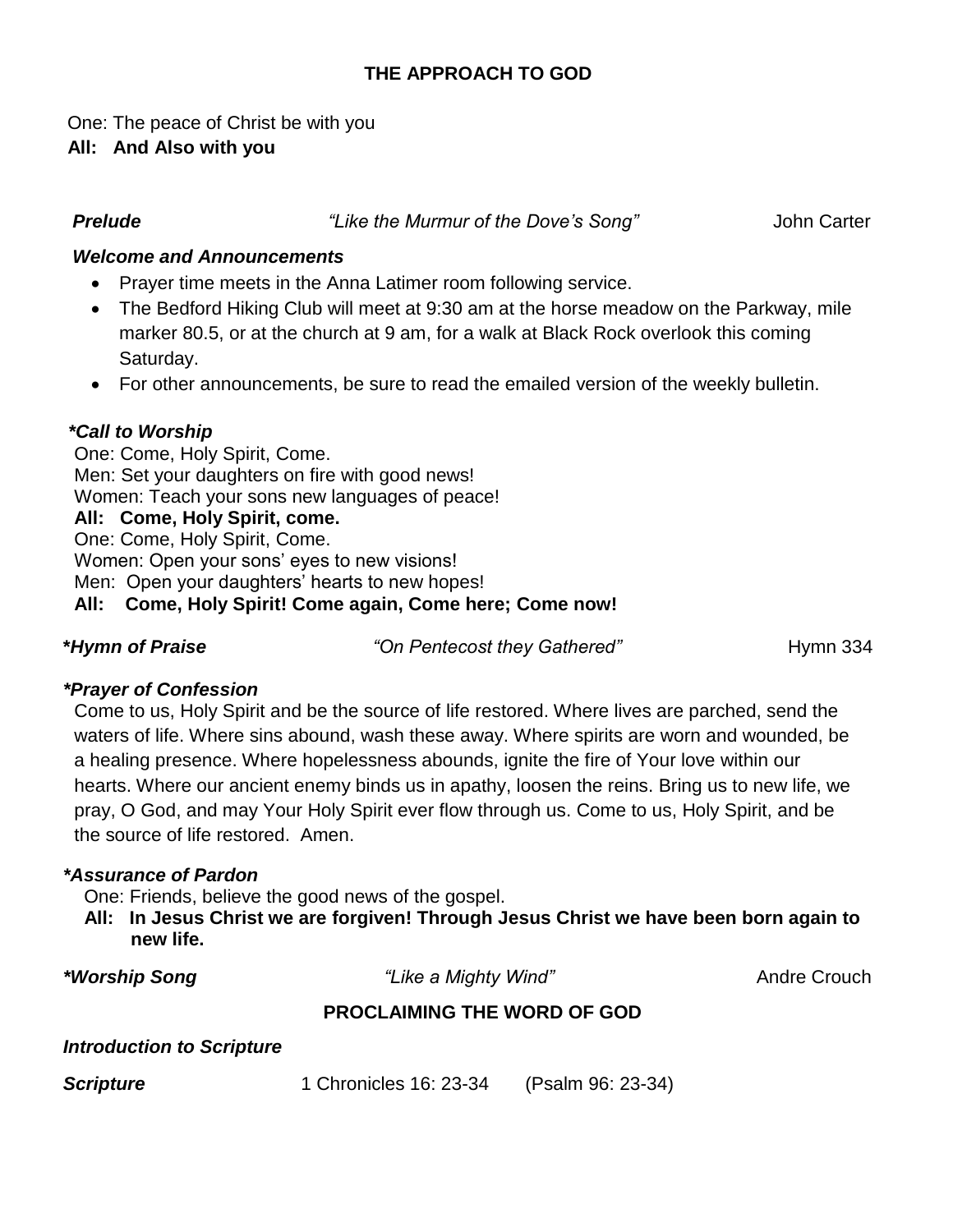### **Sermon** Singing to God

Disclaimer: Material from this message was adapted in part from messages found on the Sermon Central website.

When we last saw David, he was triumphantly bringing the Ark of the Covenant into Jerusalem. As the parade of 30,000 priests, musicians and nobility entered the city, David – lost in worship – was dancing before the Lord with all his might, while his wife Michal, wrapped in her own sense of self, looked on from a safe distance. Sadly, her disdain for David's dancing in worship marked the end of their relationship, which is what can happen when one truly worships while another simply watches. But since we are done with that story, today let's return to the rest of David's celebration before the Lord to see if we can learn WHY we should also worship God the way David worshipped.

Once in Jerusalem, David placed the Ark in a new tent and appointed priests to make continuous thank offerings to God before it. He also appointed other priests to play music before the Lord, and still others to sing songs of praise to God; songs which he himself had written.

Being a talented musician from his youth, David had probably already composed many songs, 73 of which are included in the book of Psalms, and would do so for the rest of his life. But here in Chronicles is the first written record of a song David had personally composed and today's scripture portion is actually from the second stanza of that song. Separately these first and second stanzas appear again in our Bible as Psalms 105 and 96.

So let's take a closer at David's praise song to God to see why losing ourselves in worship should matter as much to us as it did to David.

--------------------------------

Why do we come here to worship, Sunday after Sunday, 52 Sundays a year for 5, 10, 30 years or even a whole lifetime? Why get up early Sunday morning, getting ready, getting the children dressed, driving to church in all sorts of weather, sometimes not feeling too well ourselves, angry at the government, worried about our health and financial problems, dressed in our best and on our best behavior, walking into the building, greeting friends, singing hymns, praying prayers, reading Scripture, listening to sermons, bringing our offering, taking the bread and the cup? Because all of this is a part of what we call "worship". But why do we worship?" Why does worship matter?

In this second stanza of his song, David wrote…

Sing to the Lord, all the earth. Tell of his salvation from day to day. Declare his glory among the nations, his marvelous works among all the peoples. For great is the Lord, and greatly to be praised; 1 Chronicles 16:23-25

There are four basic reasons why we worship and why it matters. **First, because God is worthy of our worship**. Which is exactly what worship is doing: declaring worthiness. Worship, worthiness, worth, they all come from the same root; so whatever we worship we are declaring as having value, having worth to us, and being worthy of our worship.

David further instructs us to ….

Ascribe to the LORD the glory due his name … Let the heavens be glad, and let the earth rejoice, let them say among the nations, 'The LORD is king!' 1 Chronicles 16:29-31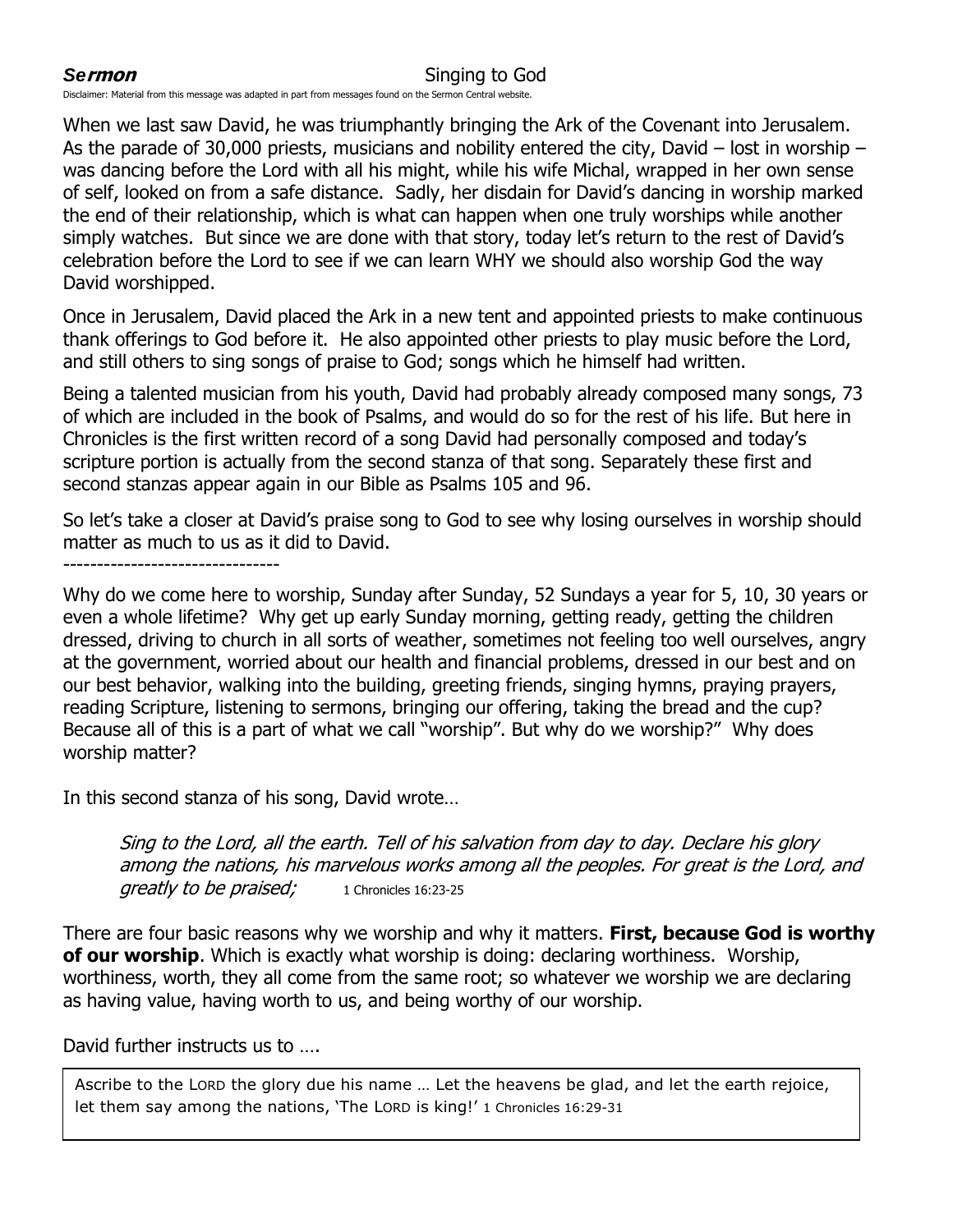"Ascribe" is a word we seldom use these days, it means to regard a quality as belonging –in this case – to a person. Hence, our worship belongs to God, Who is certainly worthy of our worship because He is the creator of the Universe, He created the fish in the sea and the birds in the air. He hung the stars of the sky and designed every strand of DNA in your body. He is also the Savior of the World and provider of all your needs. He has committed to love you unconditionally and He gave His only Son to die on the cross for the sake of your sins. Thus He is worthy of all praise.

As king of the nations, God is also worthy of praise and thanksgiving from every tribe, people and tongue for what He has done and continues to do in our lives. Every time we get a glimpse of heaven in the Scriptures, we see the angels and heavenly host worshiping God and offering up praise, "singing in a loud voice, 'Worthy is the Lamb who was slain to receive power and wealth and wisdom and strength and honor and glory and praise!" (Revelation 5:12)

**Second, worship helps us fulfill our life purpose,** because we were designed for worship. David opened his song of praise with these words,

Give thanks to the Lord, call on his name, make known his deeds among the peoples. Sing to him, sing praises to him, tell of all his wonderful works. Glory in his holy name; let the hearts of those who seek the Lord rejoice. (vs. 8-10)

Sometimes we think we become a Christian and then we become a worshiper. But the truth is, every one of us was worshiping long before we placed our faith in Jesus Christ. There is something inside of us that longs for and searches for something of meaning and significance to give ourselves to. You were wired to say with your words and life to someone or something: "You <sup>a</sup>re worthy to me. You matter to me. You are of ultimate significance to me." You and I will determine with our lives how we spend and invest our time, our resources and our attention."

Everybody is worshiping and everybody is building their life around someone or something that they have deemed worth of their allegiance. As Bob Dylan said, "You may serve the devil or you may serve the Lord, but you gotta serve somebody." **Who you serve is who you worship**. Either you worship the God of Creation and the Redeemer of all humanity or you're going to worship money, material possessions, yourself, your family, or something else. But you're going to worship something because that's who you are. That's why worship matters to you.

**The third reason our worship matters is because we become what we worship**. The poet Ralph Waldo Emerson wrote,

The gods we worship write their names on our faces … Therefore, it behooves us to be careful what we worship, for we are worshiping what we are becoming *Ralph Waldo Emerson*.

"**The gods we worship write their names on our faces**, be sure of that. And a man will worship something - have no doubt about that either. He may think that his tribute is paid in the secret dark recesses of his heart but it will come out. That which dominates will determine his life and his character. **Therefore, it behooves us to be careful what we worship, for we are worshiping what we are becoming**."

Whatever you value most eventually ends up transforming you. It can be a new relationship, a new car, or a new job. It will consume your time, your energy, your thoughts, your passion and ultimately your whole life. We were made in the image of God and like the angels we were intended to focus our worship on God, celebrating His character, His attributes, His heart, His acts of love and salvation. In the process our worship then transforms us, changing our character into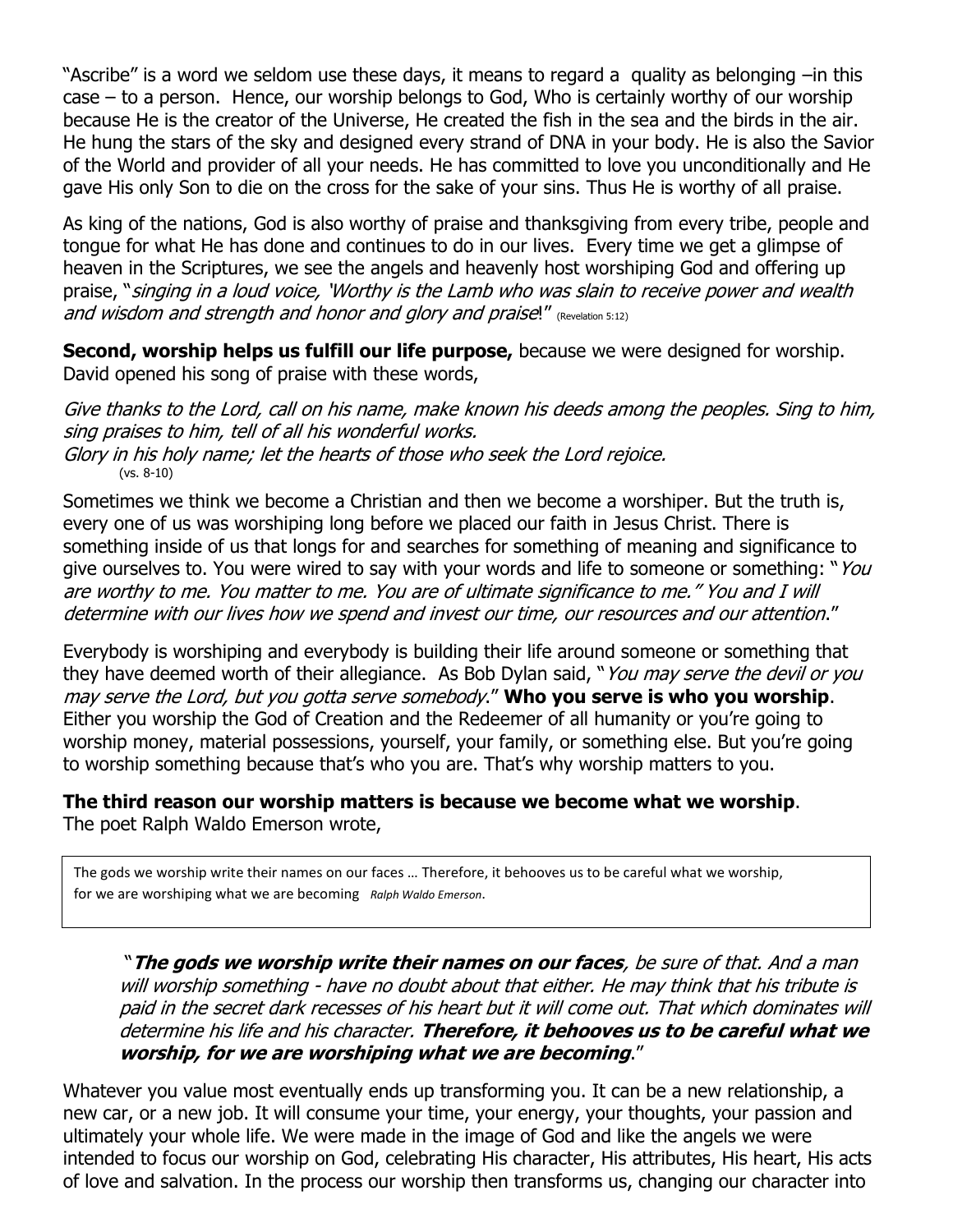His character and our heart into His heart. We begin to see the world through the eyes of God and respond to the world with the heart of God … or whatever else it is that you are worshipping. That's why what you worship, matters to you.

**Fourth, worship is fuel for our soul**. Yes, worship is about declaring God's worthiness (remember, worship is not about us!), but worship also does something for us. As one song phrases it, praise and worship is the wind beneath our wings, it lifts us up to stand on mountains. In his song, David tells us to….

**Seek** the LORD and his strength, Seek his presence continually. **Remember** the wonderful works he has done, His miracles, and the judgments he uttered, 1 Chronicles 16:11-12

Worship gives us a new perspective; God's perspective. When we really worship God, we see things differently. We move from a worldly perspective to an eternal perspective on life and circumstances.

Worship also helps us to understand God's sovereignty, to see that God is in control. There are times in our life – like the world events of this past year – when we feel everything is spinning out of control and it is in those times when we most need to be reminded that God's in control.

I learned a new word this week. All of this year's tragic events has given me a powerful case of the morbs. Deriving from the word morbid, "**morbs**" means a temporary sense of melancholy. It was a very popular word in the late 1800's which I think is again fitting for our world today. So while I do occasionally struggle with the morbs, I just have to remember that I have read the Book and I know who wins in the end; and then as I turn to God in worship and praise, my world grows brighter.

Worship also increases our desire to obey God. The more we worship God, the better we get to know Him. The more we know Him, the deeper our relationship becomes and the greater our desire to please Him.

Finally worship gives us physical, emotional and spiritual rest. True worship brings peace to our spirit and gives us the rest we need from a world-weary heart. When we really worship, it gives us conviction and direction an eternal perspective on life and a deepening commitment to follow and worship God all the more. It is God who saves our soul, but it is our life of worship that transforms us into God's people.

That's why losing your "self" in worship is so important in your life, because it can transform your life; always for the better.

David concluded his song with,

O give thanks to the Lord, for he is good; for his steadfast love endures forever. Say also: 'Save us, O God of our salvation, gather and rescue us from among the nations, that we may give thanks to your holy name, and glory in your praise. 1 Chronicles 16:34-36

Every day, we should be giving thanks to the Lord, for His steadfast love that endures forever and it is because it is God who saves us and not we ourselves. If you daily dwell on that for a while, you can't help but get lost in worship … and maybe even dance a bit.

At the conclusion of David's song of worship, scripture records, Then all the people said 'Amen!' and praised the Lord (vs. 36). Which, as we once again come to this celebratory table, is what we should now be doing. Amen? (Amen)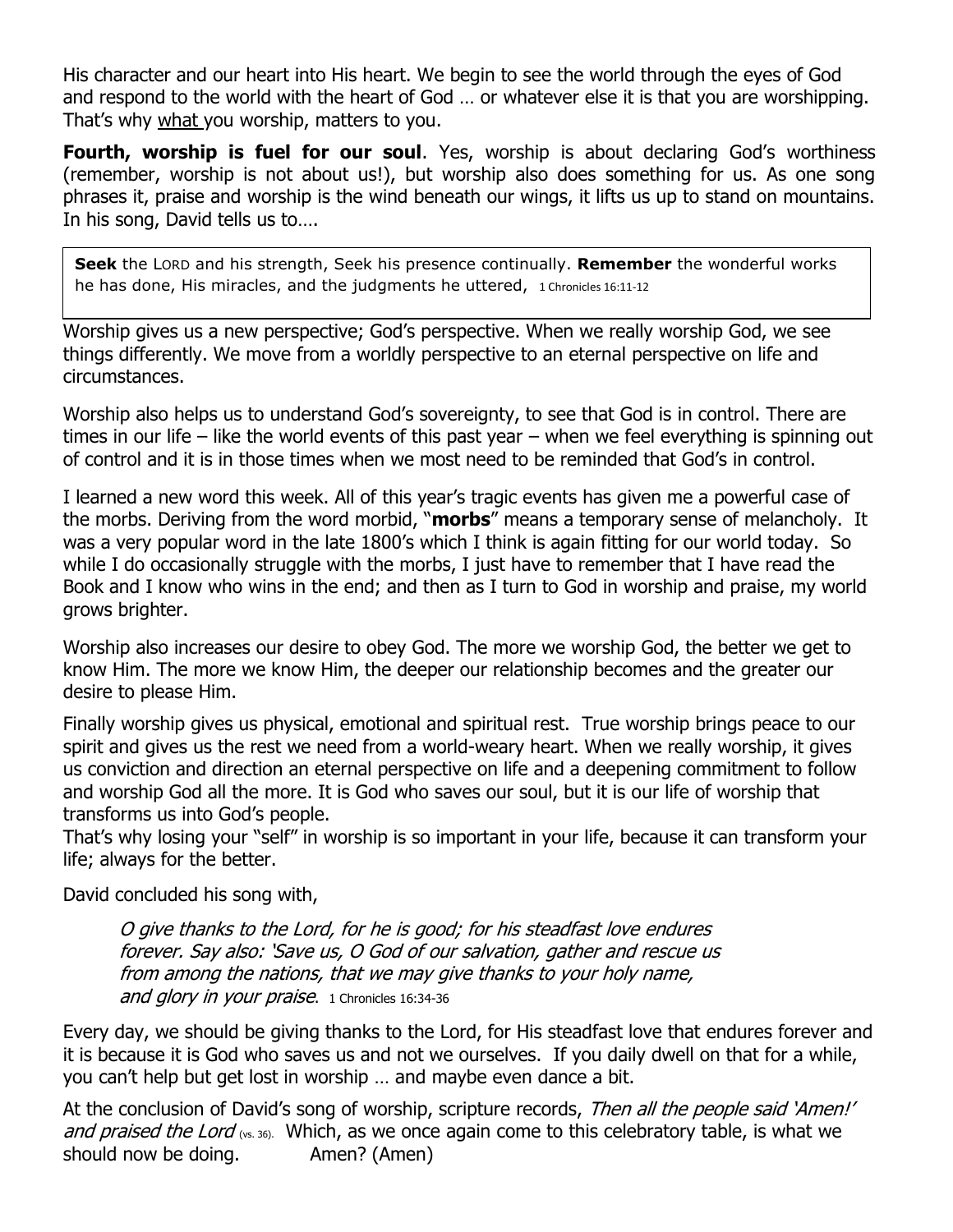# **RESPONSE TO THE WORD OF GOD**

**Worship Song The Constant of Constant Worthy of My Praise" Hymn 648** 

# *Apostles' Creed*

I believe in God the Father Almighty, Maker of heaven and earth; and in Jesus Christ His only Son our Lord, who was conceived by the Holy Spirit, born of the Virgin Mary, suffered under Pontius Pilate, was crucified, dead and buried. On the third day He rose from the dead; He ascended into heaven, and sits at the right hand of God the Father Almighty. From thence He will come to judge the living and the dead. I believe in the Holy Spirit, the holy catholic church, the communion of saints, the forgiveness of sins, the resurrection of the body and the life everlasting. Amen

# *Sharing of Joys and Concerns*

# *Prayer of Thanksgiving*

Gracious God, Your Spirit has entered our lives that we may be blessed. We are indeed blessed. We give You thanks for the gift of Your Spirit and for the many other gifts yet unknown to us. As we dedicate ourselves to You with these gifts, continue to empower us to do Your will in this world, for the sake of Your Son, Jesus Christ. Amen.

### *Invitation to Communion*

| <b>Choral Anthem</b> | "You Are Welcome Here"  | <b>Marty Parks</b> |
|----------------------|-------------------------|--------------------|
| <b>Communion</b>     | "Communion Meditations" | Lani Smith         |

# *Lord's Prayer*

Our Father, who art in heaven, hallowed be Thy Name, Thy kingdom come, Thy will be done, on earth as it is in heaven. Give us this day our daily bread. And forgive us our debts, as we forgive our debtors. And lead us not into temptation, but deliver us from evil. For Thine is the kingdom, and the power, and the glory, forever. Amen.

| <b>Closing Hymn</b> | "Wind Who Makes all Winds That Blow" | Hymn $333$ |
|---------------------|--------------------------------------|------------|
|                     | <b>THE SENDING FORTH</b>             |            |

# *Benediction*

To Him who is able to keep you from falling and to present you before his glorious presence without fault and with great joy -- To the only God our Savior be glory, majesty, power and authority, through Jesus Christ our lord, before all ages, now and forevermore! Amen. (Jude 24-25)

*Postlude "Komm, o komm, du Geist des Lebens"* Gael Liardon  *(O Come, O Come, Thou Spirit of Life)*

> **The flowers are given to the Glory of God** and in memory of my parents, Fred and Gloria Wiepert by Lynne Palmer.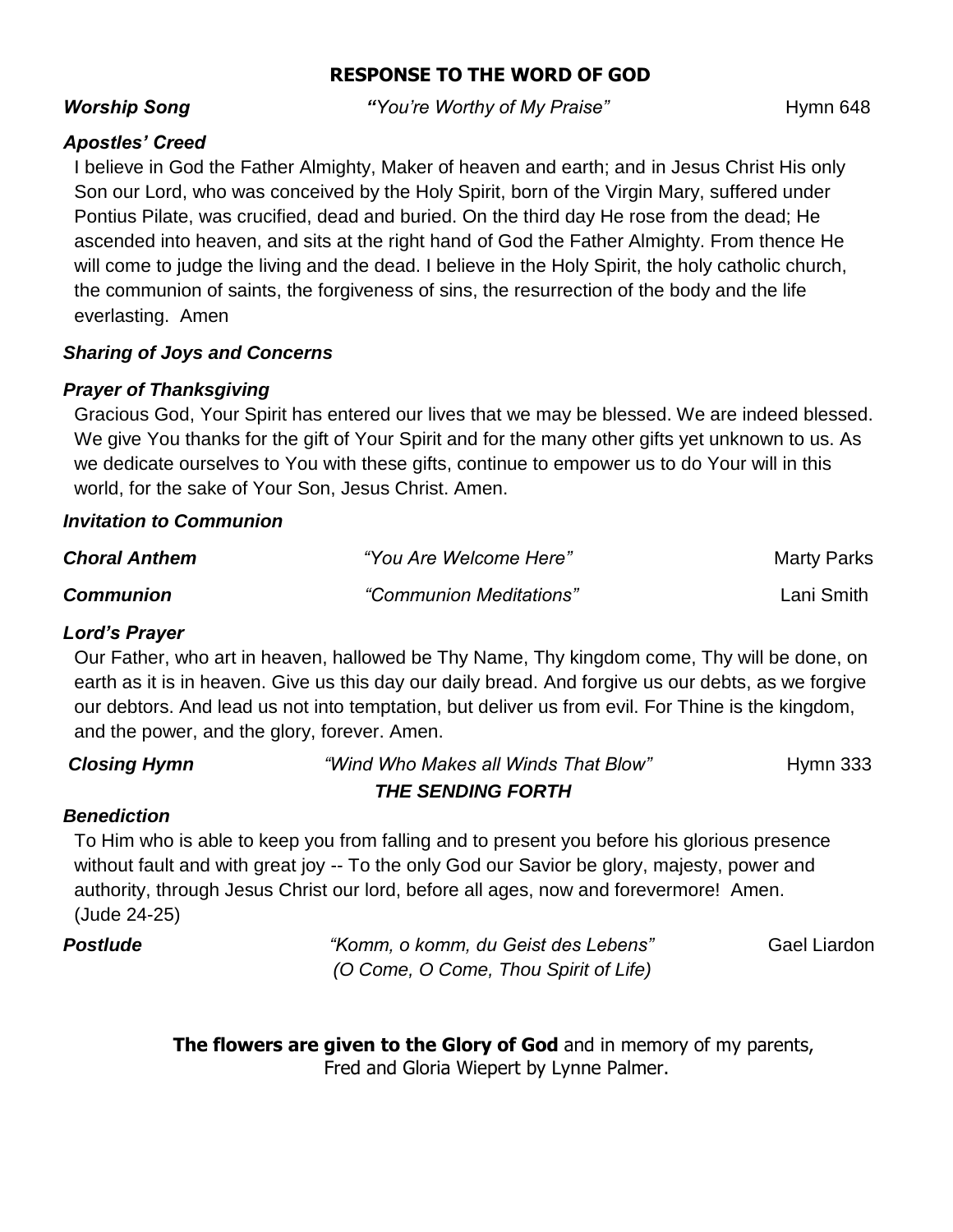### **Joys- June 5th**

 **Joy-** John Salley had good conference and visit with dad  **Joy**- Judy Toney's son and family visiting **Joy-** Betty Goodman welcomed 17<sup>th</sup> great grandchild  **Joy-** Lori Stetson that no one was hurt in tornado  **Joy**- Sonya Smith's brother visiting

#### **Concerns- June 5th**

**Avery:** Tinkie, hospice care, Frank, cancer returned **Barnes:** Kim Hedrick- (friend) cancer Joey Hedrick**-** (Kim's husband) cancer **Benton:** Kim- sister's neighbor- thyroid cancer Faye McDaniel (friend) husband has severe health issues Tracey Thomas- (daughter's friend) chemo **Blair:** Tonya Blair's friend (Shelly Longnecker) recurring cancer Steve Arrington- (friend) pneumonia, possibly covid Marshall Dunlap- (friend) cancer Harvey Clarke- Weebee sleeping most of the day now Sara (daughter) covid **Boone**: Don Bartz- (brother-in-law) undergoing tests Sarah Walker- (daughter) arthritis in neck **Compter**: two brothers- unbelievers Prayers for friends to come to the Lord Bob- (friend) Parkinson's Michael Compter- (brother) heart failure Steve & Mary- (friends) Steve disabilities Aunt Herta- broke hip, pneumonia Mike Neighbors-(friend) stroke **Cram:** Winslow's-(friends of Sally) family & medical problems Janice Campbell-(friend) under hospice care Ryan- (grandson) searching for faith Prayers for family on passing of Roy **DeHart**: Dawn's mother radiation treatments **Easter:** Ruby Key (friend) cancer **Fleming:** Steve Trombecky- heart condition, in hospital James Anthony- (son) recovering from bypass surgery **Foster:** Ron- (brother-in-law) to get out of hospital and into home Ellen- trouble breathing **Goodman:** Charles- health issues, heart monitor, dialysis Mike Virts- (nephew) may have liver transplant **Grigg:** Danny Miller (co-worker) cancer relapse **Heinrich:** Steven - (grandson) autoimmune disorder Barbara Lore- (Helen's sister) heart problems **Kuhn- Kibbey**: Jeff Milton (friend) both in memory care Dot- idiopathic pulmonary fibrosis, wet macular degeneration Dick- macular degeneration, taking shots **Mauser:** Joyce Reese- (friend) health problems Steven-(son's boss) going blind Barbara-(Al's sister-in-law) intense headaches Gayle Mauser- health issues, still struggling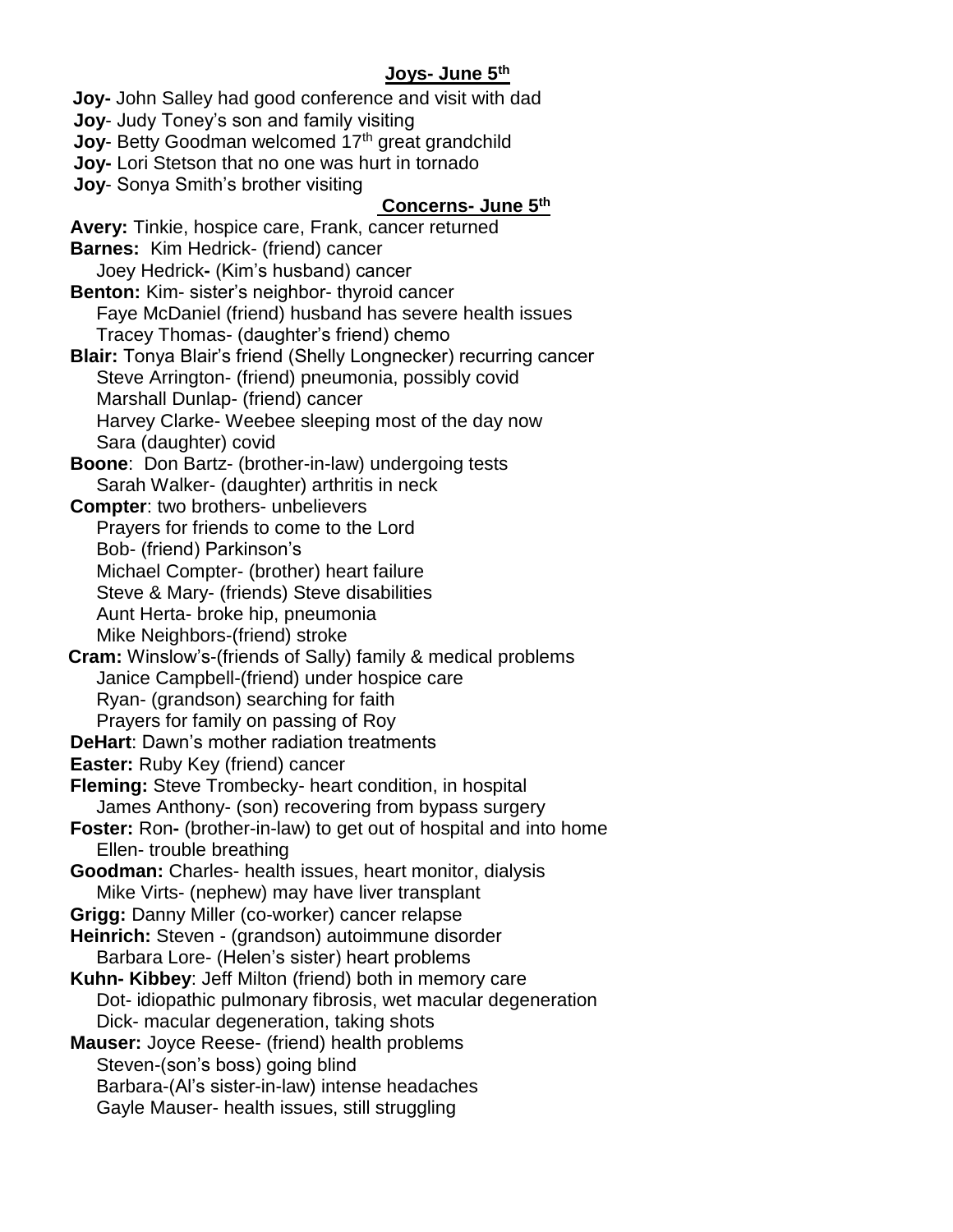**Morris:** all law enforcement, firefighters and all other first responders Forensic scientists who deal with crime Doris Jean Coble- (cousin) in nursing home Kyle Coble- (cousin) lymphoma European conflicts, to find solutions **Narwid**: Ed- recovering at home **Neal:** Whitney Janet's (friend) kidney removed **Nichols**: JC (nephew's son) mitochondrial disease **Parker:** God's intervention in Ukraine **Poindexter**: Heather- rheumatoid arthritis **Rutledge**: Sherry (friend) covid complications **Saunders:** (Ronnie) Colin Bridges- (grandson) Scott- (son-in-law) terminal brain cancer **Scheurer**: Jim Hedrick- (friend) cancer Bob Lindell-(friend) prostate cancer Sonny (son) doing well **Smith**: Dorothy Smith- (John's mother) pray she comes to the Lord **Stetson: Clay Ramsey- thyroid cancer**  Katy Dubinski-(daughter) friend Michelle, depression **Stevens:** Jackie Landis- heart problems Duncan Elliston**-** (fireman) Bill Gray- loss of leg, cancer Jessica Canfield- (friend) struggling after surgery Smith Farris- (friend) recovering from surgery, pneumonia Tom Richardson- (friend) hospital, afib **Toney: Grandson having surgery Van Dyke**: Donna Mannel (friend) MS Nancy- lymphoma, prayers for remission, treatments and follow Dr's prescription for living her life **Watkins**: Joy- needing veterinarians for animal hospital **Winberry**: Chris- severe heart issues. Some improvement Tom & Dee-(brother) COPD, maybe hospice, prayers for family

**Prayers for our nation and our President**

**Prayers for those dealing with loneliness** 

**Prayers for healing the divisive spirit among our leaders/nation**

**Russian invasion ends and not resort to nuclear weapons. Nations to stand up for freedom.**

**Prayers for new residents to come to worship with us** 

**Prayers for our constant responders**